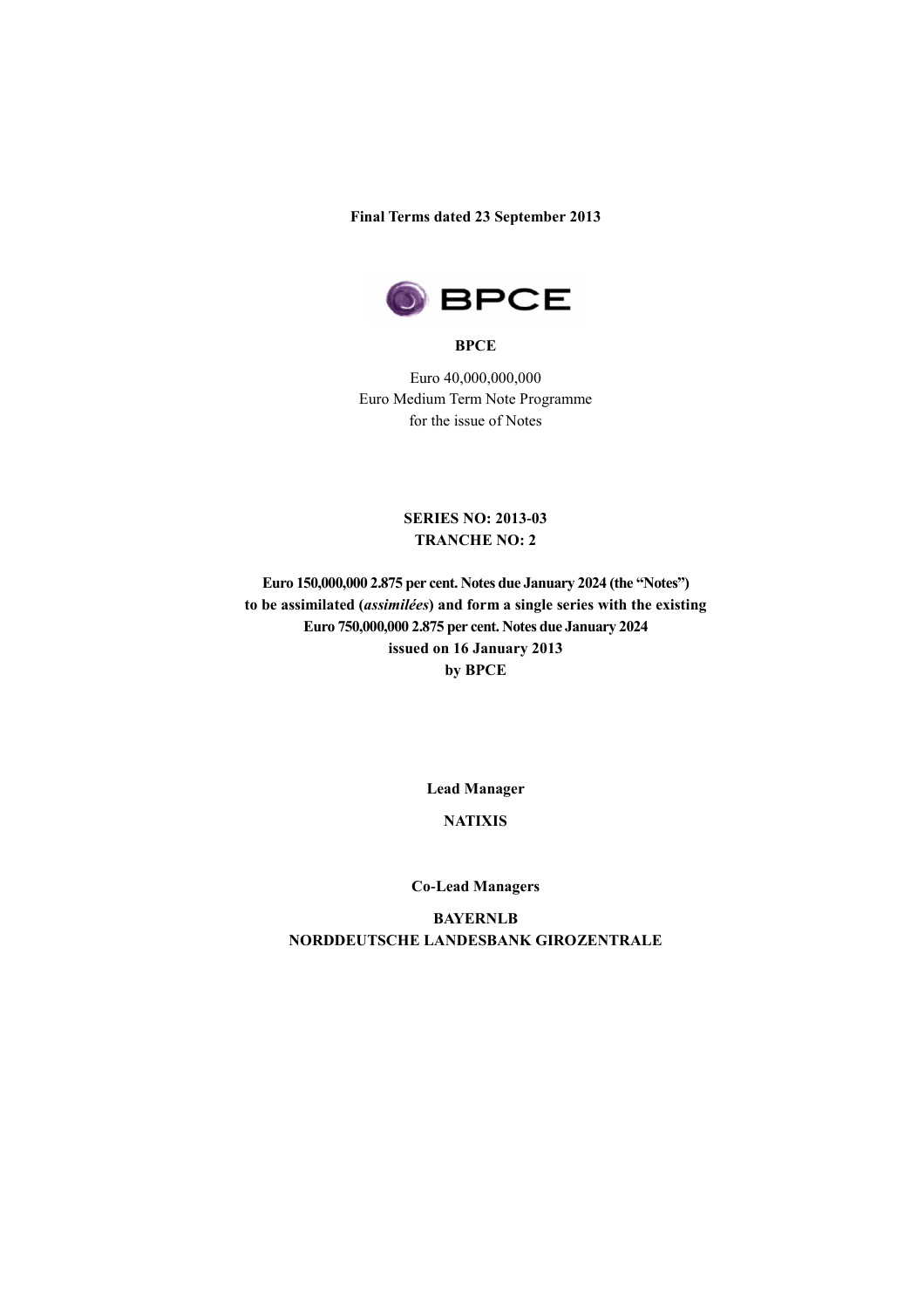### **PART A – CONTRACTUAL TERMS**

Terms used herein shall be deemed to be defined as such for the purposes of the Conditions (the "**Conditions**") set forth in the Base Prospectus dated 26 November 2012 which received visa n°12-573 from the *Autorité des marchés financiers* (the "**AMF**") on 26 November 2012 and the Base Prospectus Supplements dated 22 February 2013, 26 March 2013, 13 May 2013, 21 May 2013, 9 August 2013 and 29 August 2013 which respectively received visa n°13-052 on 22 February 2013, visa n°13 112 on 26 March 2013, visa n°13-209 on 13 May 2013, visa n°13-225 on 21 May 2013, visa n°13-452 on 9 August 2013 and visa n°13-468 on 29 August 2013 from the AMF, and which, together, constitute a base prospectus for the purposes of the Prospectus Directive (Directive 2003/71/EC) (the "**Prospectus Directive**") as amended (which includes the amendments made by Directive 2010/73/EU to the extent that such amendments have been implemented in a Member State of the European Economic Area).

This document constitutes the Final Terms of the Notes described herein for the purposes of Article 5.4 of the Prospectus Directive and must be read in conjunction with such Base Prospectus as so supplemented. Full information on the Issuer and the offer of the Notes is only available on the basis of the combination of these Final Terms and the Base Prospectus as so supplemented. The Base Prospectus and the Base Prospectus Supplements are available for viewing at the office of the Fiscal Agent or each of the Paying Agents and on the website of the AMF (www.amf-france.org) and copies may be obtained from BPCE, 50 avenue Pierre Mendès-France, 75013 Paris, France.

| 1. | Issuer:                                                          |                                             | <b>BPCE</b>                                                                                                                                                                                                                                                                                                                                                                   |
|----|------------------------------------------------------------------|---------------------------------------------|-------------------------------------------------------------------------------------------------------------------------------------------------------------------------------------------------------------------------------------------------------------------------------------------------------------------------------------------------------------------------------|
| 2. | (i)                                                              | Series Number:                              | 2013-03                                                                                                                                                                                                                                                                                                                                                                       |
|    | (ii)                                                             | Tranche Number:                             | $\overline{2}$                                                                                                                                                                                                                                                                                                                                                                |
|    | (iii)                                                            | Date on which the Notes become<br>fungible: | The Notes will be assimilated (assimilées) and form a<br>single series with the existing EUR 750,000,000 2.875 per<br>cent. Notes due 16 January 2024 issued by the Issuer on 16<br>January 2013 (the "Existing Notes") as from the date of<br>assimilation which is expected to be on or about 40 days<br>after the Issue Date (the "Assimilation Date") of this<br>Tranche. |
| 3. |                                                                  | Specified Currency or Currencies:           | Euro                                                                                                                                                                                                                                                                                                                                                                          |
| 4. | <b>Aggregate Nominal Amount of Notes</b><br>admitted to trading: |                                             |                                                                                                                                                                                                                                                                                                                                                                               |
|    | (i)                                                              | Series:                                     | Euro 900,000,000                                                                                                                                                                                                                                                                                                                                                              |
|    | (ii)                                                             | Tranche:                                    | Euro 150,000,000                                                                                                                                                                                                                                                                                                                                                              |
| 5. | <b>Issue Price:</b>                                              |                                             | 97.833 per cent. of the Aggregate Nominal Amount of this<br>Tranche plus an amount corresponding to accrued interest<br>at a rate of 1.9849315 per cent. of such Aggregate Nominal<br>Amount for the period from, and including, 16 January<br>2013 to, but excluding, the Issue Date.                                                                                        |
| 6. |                                                                  | Specified Denomination(s):                  | Euro 100,000                                                                                                                                                                                                                                                                                                                                                                  |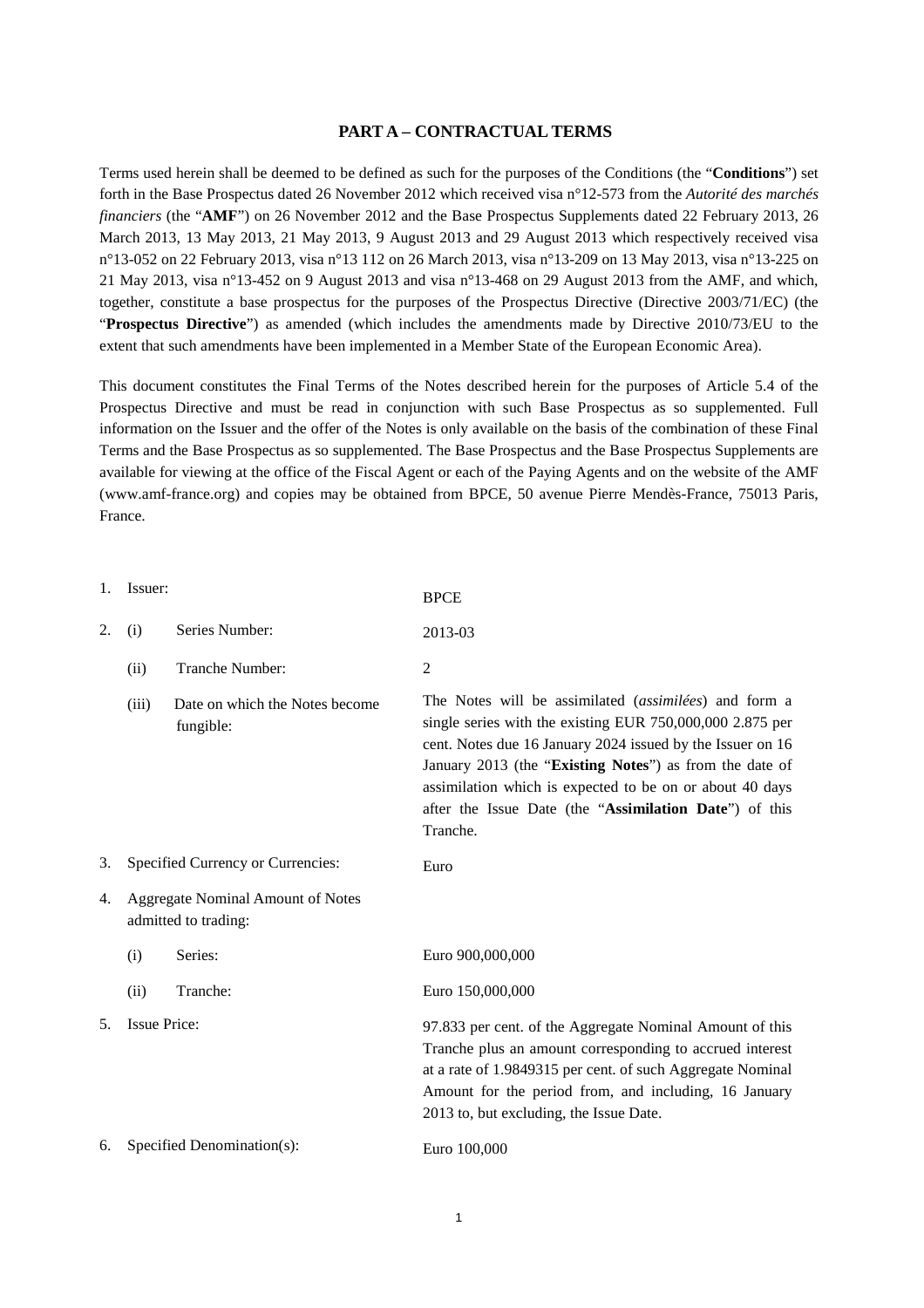| 7. | (i)                   | <b>Issue Date:</b>                                                       | 25 September 2013                                                                                                                                                  |
|----|-----------------------|--------------------------------------------------------------------------|--------------------------------------------------------------------------------------------------------------------------------------------------------------------|
|    | (ii)                  | <b>Interest Commencement Date:</b>                                       | 16 January 2013                                                                                                                                                    |
| 8. |                       | Interest Basis:                                                          | 2.875 per cent. Fixed Rate                                                                                                                                         |
| 9. |                       | <b>Maturity Date:</b>                                                    | 16 January 2024                                                                                                                                                    |
|    |                       | 10. Redemption Basis:                                                    | Subject to any purchase and cancellation or early<br>redemption, the Notes will be redeemed on the Maturity<br>Date at 100 per cent. of their nominal amount       |
|    |                       | 11. Change of Interest Basis:                                            | Not Applicable                                                                                                                                                     |
|    | 12. Put/Call Options: |                                                                          | Not Applicable                                                                                                                                                     |
|    | 13. (i)               | <b>Status of the Notes:</b>                                              | <b>Unsubordinated Notes</b>                                                                                                                                        |
|    | (ii)                  | Dates of the corporate authorisations<br>for issuance of Notes obtained: | Decision of the <i>Directoire</i> of the Issuer dated 3 June 2013<br>and decision of Mr. Jean-Philippe BERTHAUT, Head of<br>Group Funding, dated 17 September 2013 |

# **PROVISIONS RELATING TO INTEREST (IF ANY) PAYABLE**

| 14. Fixed Rate Note Provisions |                                               | Applicable                                                                          |
|--------------------------------|-----------------------------------------------|-------------------------------------------------------------------------------------|
| (i)                            | Rate of Interest:                             | 2.875 per cent. per annum payable in arrear on each<br><b>Interest Payment Date</b> |
| (ii)                           | Interest Payment Date(s):                     | 16 January in each year commencing on 16 January 2014                               |
| (iii)                          | <b>Fixed Coupon Amount:</b>                   | Euro 2,875 per Euro 100,000 in Nominal Amount                                       |
| (iv)                           | Broken Amount(s):                             | Not Applicable                                                                      |
| (v)                            | Day Count Fraction:                           | Actual/Actual (ICMA)                                                                |
| (vi)                           | <b>Determination Dates:</b>                   | 16 January in each year                                                             |
|                                | 15. Floating Rate Note Provisions             | Not Applicable                                                                      |
|                                | 16. Zero Coupon Note Provisions               | Not Applicable                                                                      |
|                                | 17. Inflation Linked Interest Note Provisions | Not Applicable                                                                      |
|                                | DDAVICIANC DEL 4 THAC TA DEDEMOTIAN           |                                                                                     |

#### **PROVISIONS RELATING TO REDEMPTION**

| 18. Call Option                                                                 | Not Applicable                                                  |
|---------------------------------------------------------------------------------|-----------------------------------------------------------------|
| 19. Put Option                                                                  | Not Applicable                                                  |
| 20. Final Redemption Amount of each Note:                                       | Euro 100,000 per Note of Euro 100,000 Specified<br>Denomination |
| Inflation Linked Notes – Provisions relating<br>to the Final Redemption Amount: | Not Applicable                                                  |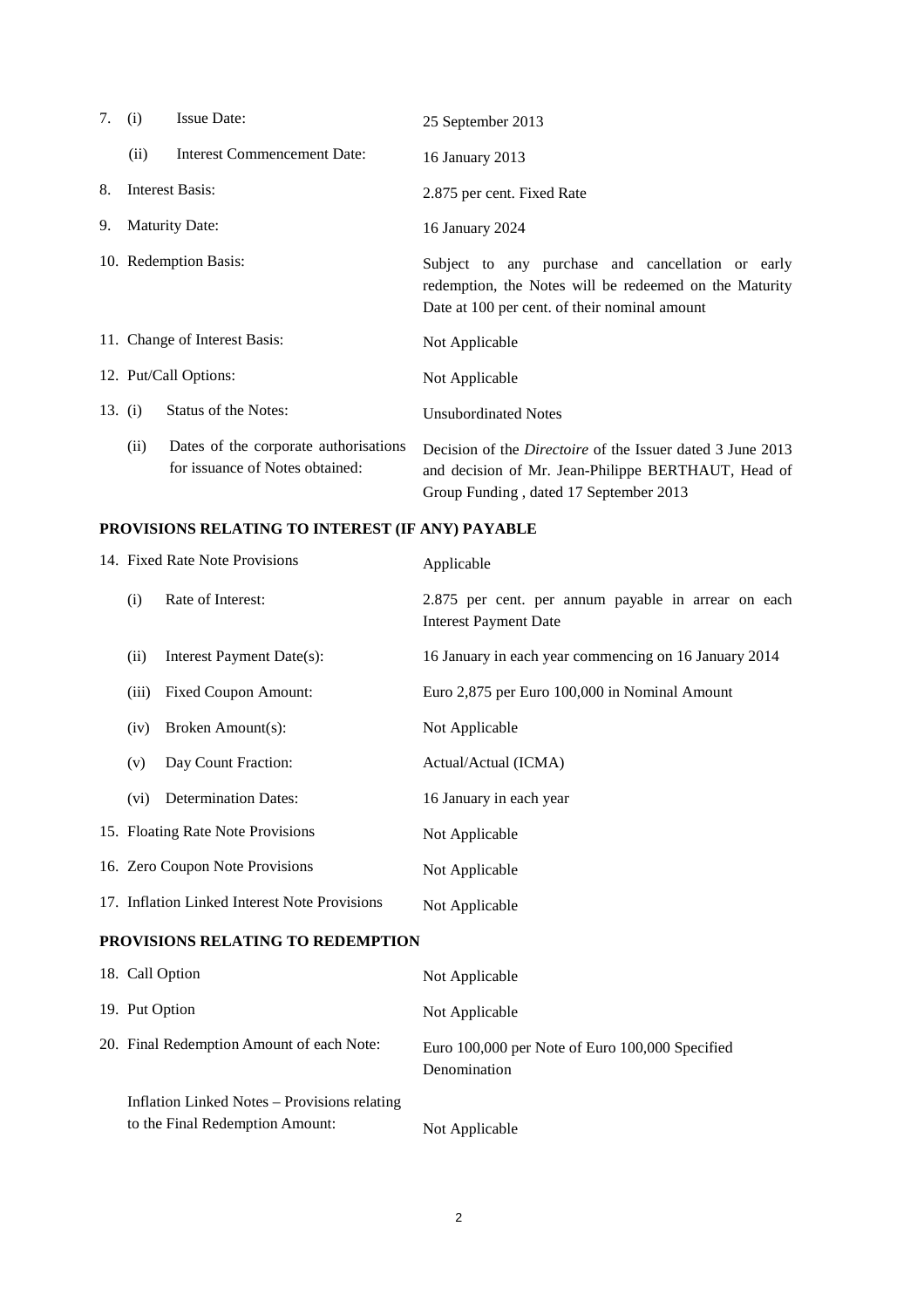# 21. Early Redemption Amount

|                                                   | (i)   | Early Redemption Amount(s) of each<br>Note payable on redemption for<br>taxation reasons (Condition $6(g)$ ), for<br>illegality (Condition $6(j)$ ) or on event<br>of default (Condition 9): | Euro 100,000 per Note of Euro 100,000 Specified |
|---------------------------------------------------|-------|----------------------------------------------------------------------------------------------------------------------------------------------------------------------------------------------|-------------------------------------------------|
|                                                   |       |                                                                                                                                                                                              | Denomination                                    |
|                                                   | (ii)  | Redemption for taxation reasons<br>permitted on days others than Interest                                                                                                                    |                                                 |
|                                                   |       | Payment Dates (Condition $6(g)$ ):                                                                                                                                                           | N <sub>o</sub>                                  |
|                                                   | (iii) | Unmatured Coupons to become void<br>upon early redemption (Materialised                                                                                                                      |                                                 |
|                                                   |       | Bearer Notes only) (Condition $7(f)$ ):                                                                                                                                                      | Not Applicable                                  |
| <b>GENERAL PROVISIONS APPLICABLE TO THE NOTES</b> |       |                                                                                                                                                                                              |                                                 |
|                                                   |       | 22. Form of Notes:                                                                                                                                                                           | Dematerialised Notes                            |
|                                                   |       |                                                                                                                                                                                              |                                                 |

| (i)        | Form of Dematerialised Notes:                                                                                               | Bearer form (au porteur)                                                                                                                                                                                              |
|------------|-----------------------------------------------------------------------------------------------------------------------------|-----------------------------------------------------------------------------------------------------------------------------------------------------------------------------------------------------------------------|
| (ii)       | <b>Registration Agent:</b>                                                                                                  | Not Applicable                                                                                                                                                                                                        |
| (iii)      | Temporary Global Certificate:                                                                                               | Not Applicable                                                                                                                                                                                                        |
| (iv)       | Applicable TEFRA exemption:                                                                                                 | Not Applicable                                                                                                                                                                                                        |
|            | 23. Financial Centre(s):                                                                                                    | Not Applicable                                                                                                                                                                                                        |
|            | 24. Talons for future Coupons or Receipts to be<br>attached to Definitive Notes (and dates on<br>which such Talons mature): | Not Applicable                                                                                                                                                                                                        |
|            | 25. Details relating to Instalment Notes: amount<br>of each instalment, date on which each<br>payment is to be made:        | Not Applicable                                                                                                                                                                                                        |
|            | 26. Redenomination provisions:                                                                                              | Not Applicable                                                                                                                                                                                                        |
|            | 27. Purchase in accordance with Article L.213-1<br>A and D.213-1 A of the French Code                                       |                                                                                                                                                                                                                       |
|            | monétaire et financier:                                                                                                     | Applicable                                                                                                                                                                                                            |
|            | 28. Consolidation provisions:                                                                                               | Not Applicable                                                                                                                                                                                                        |
| 29. Masse: |                                                                                                                             | Contractual Masse shall apply<br>Name and address of the Representative:<br><b>BNP Paribas Securities Services</b><br>Global Corporate Trust<br>Les Grands Moulins de Pantin<br>9, rue du Débarcadère<br>93500 Pantin |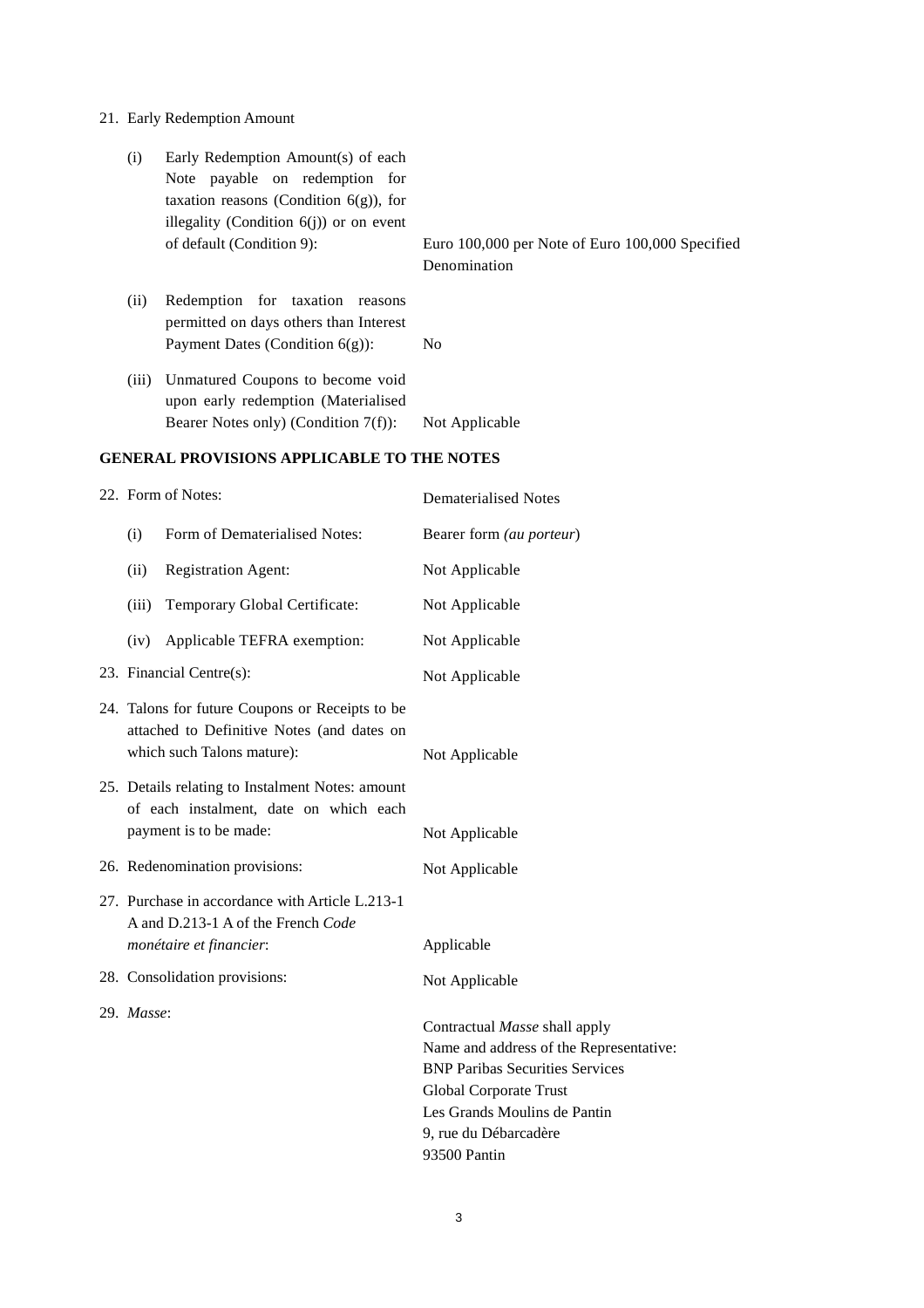represented by Mr. Sylvain Thomazo Name and address of the alternate Representative: Sandrine d'Haussy 69, avenue Gambetta 94100 Saint Maur des Fosses France The Representative will receive a remuneration of Euro 2,000 (excluding VAT)

# **GENERAL**

30. The aggregate principal amount of Notes issued has been translated into Euro at the rate of  $\lbrack \bullet \rbrack$  producing a sum of: Not Applicable

France

### **RESPONSIBILITY**

The Issuer accepts responsibility for the information contained in these Final Terms.

Signed on behalf of BPCE

Duly represented by: Mr. Jean-Philippe BERTHAUT, Head of Group Funding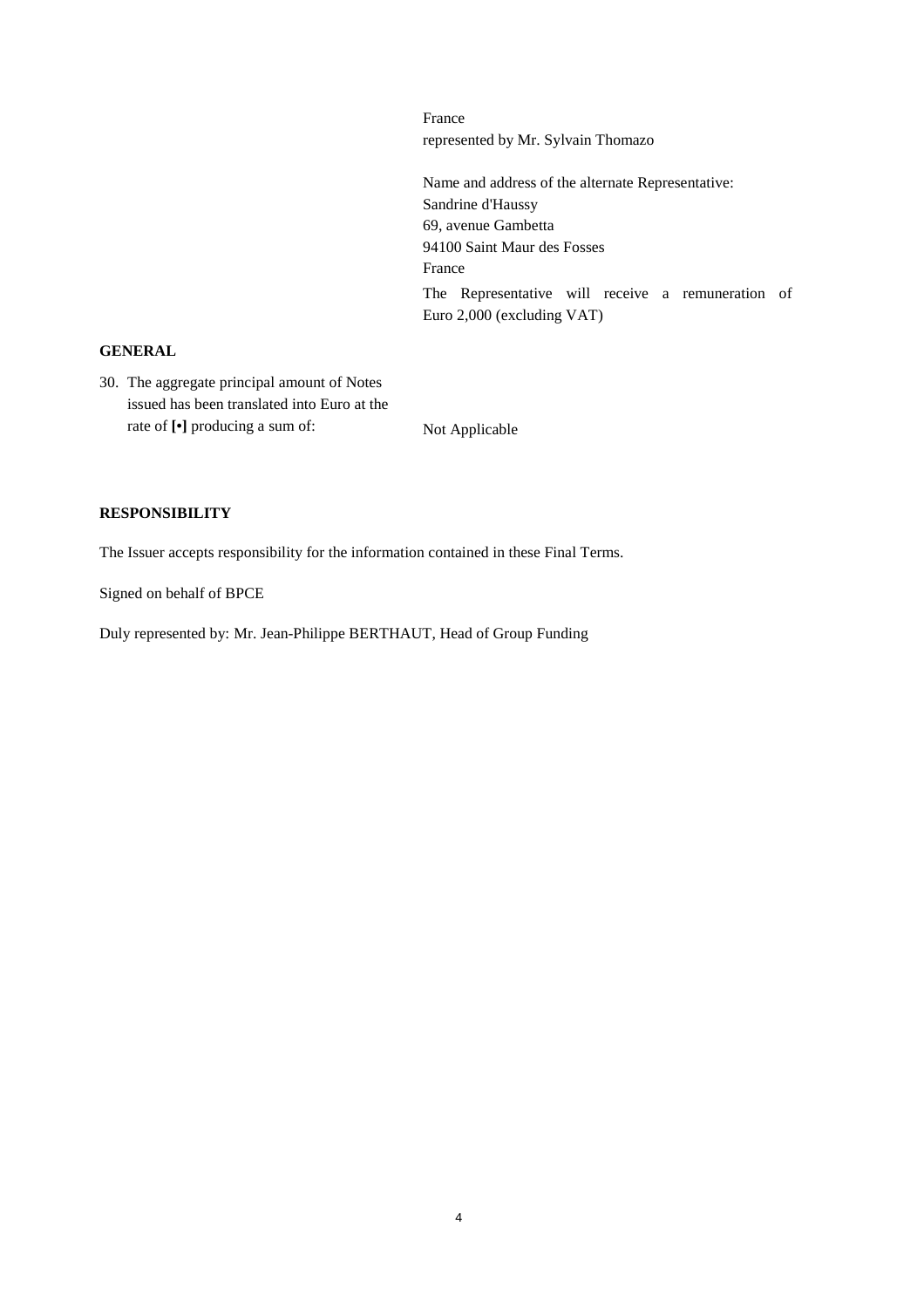# **PART B – OTHER INFORMATION**

### **1. LISTING AND ADMISSION TO TRADING**

|    | (i) Lisintg and Admission to<br>trading:                            | Application has been made by the Issuer (or on its behalf) for<br>the Notes to be admitted to trading on Euronext Paris with effect<br>from 25 September 2013. |
|----|---------------------------------------------------------------------|----------------------------------------------------------------------------------------------------------------------------------------------------------------|
|    |                                                                     | The Existing Notes are already listed and admitted to trading on<br>Euronext Paris.                                                                            |
|    | (ii) Estimate of total expenses<br>related to admission to trading: | Euro 11,100                                                                                                                                                    |
| 2. | <b>RATINGS</b>                                                      |                                                                                                                                                                |
|    | Ratings:                                                            | The Notes to be issued are expected to be rated:                                                                                                               |

S & P: A

Moody's: A2

Fitch: A

Each of S&P, Moody's and Fitch is established in the European Union and registered under Regulation (EC) No 1060/2009.

## **3. NOTIFICATION**

Not Applicable

### **4. INTERESTS OF NATURAL AND LEGAL PERSONS INVOLVED IN THE ISSUE**

Save as discussed in "Subscription and Sale", so far as the Issuer is aware, no person involved in the offer of the Notes has an interest material to the offer.

### **5. REASONS FOR THE OFFER, ESTIMATED NET PROCEEDS AND TOTAL EXPENSES**

| (i) Reasons for the offer:      | See "Use of Proceeds" wording in Base Prospectus |
|---------------------------------|--------------------------------------------------|
| (ii) Estimated net proceeds:    | Euro 149.126.897.25                              |
| (iii) Estimated total expenses: | Euro 11.100                                      |

#### **6. YIELD**

Indication of yield: 3.123 per cent. *per annum* 

The yield is calculated at the Issue Date on the basis of the Issue